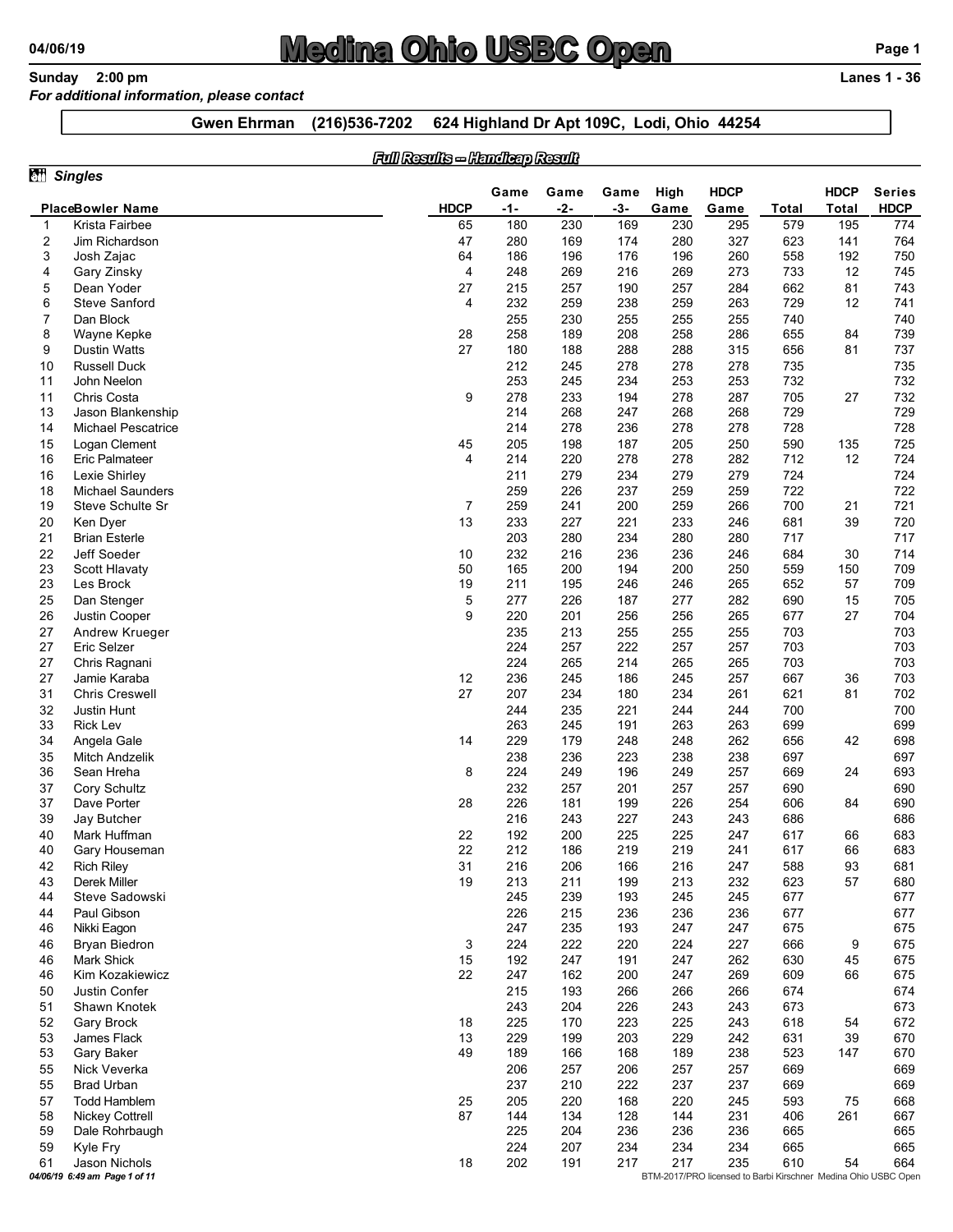# 04/06/19<br>
Sunday 2:00 pm<br>
For additional information, please contact<br>
Gwen Ehrman (216)536-7202 624 Highland Dr Apt 109C, Lodi, Ohio 44254<br>
Gwen Ehrman (216)536-7202 624 Highland Dr Apt 109C, Lodi, Ohio 44254

### For additional information, please contact

|            | Sunday 2:00 pm                                    | <u>Medina Ohio USBC Open</u><br>For additional information, please contact |                                  |            |              |              |             |                                                                                       |              |             | Page 2<br><b>Lanes 1 - 36</b> |
|------------|---------------------------------------------------|----------------------------------------------------------------------------|----------------------------------|------------|--------------|--------------|-------------|---------------------------------------------------------------------------------------|--------------|-------------|-------------------------------|
|            |                                                   | (216) 536-7202<br><b>Gwen Ehrman</b>                                       |                                  |            |              |              |             | 624 Highland Dr Apt 109C, Lodi, Ohio 44254                                            |              |             |                               |
|            |                                                   |                                                                            |                                  | Game       | Game         | Game         | High        | <b>HDCP</b>                                                                           |              | <b>HDCP</b> | <b>Series</b>                 |
| 62         | <b>PlaceBowler Name</b><br>Greg Berkshire         |                                                                            | <b>HDCP</b><br>21                | -1-<br>236 | $-2-$<br>184 | $-3-$<br>179 | Game<br>236 | Game<br>257                                                                           | Total<br>599 | Total<br>63 | <b>HDCP</b><br>662            |
| 63         | Sean Suckart                                      |                                                                            |                                  | 217        | 228          | 216          | 228         | 228<br>244                                                                            | 661          |             | 661                           |
| 63<br>65   | Herb Skala<br>John Sommers                        |                                                                            | 34<br>6                          | 210<br>235 | 146<br>231   | 203<br>176   | 210<br>235  | 241                                                                                   | 559<br>642   | 102<br>18   | 661<br>660                    |
| 66<br>66   | Jurgen Fechner<br>Ryan Strouse                    |                                                                            |                                  | 201<br>217 | 246<br>227   | 212<br>215   | 246<br>227  | 246<br>227                                                                            | 659<br>659   |             | 659<br>659                    |
| 68         | Cody Belles                                       |                                                                            | 50                               | 159        | 180          | 169          | 180         | 230                                                                                   | 508          | 150         | 658                           |
| 69<br>69   | <b>Tracie Nedoma</b><br>Curtis Jenkin             |                                                                            | 3                                | 245<br>215 | 189<br>244   | 211<br>195   | 245<br>244  | 248<br>244                                                                            | 645<br>654   | 9           | 654<br>654                    |
| 71         | <b>Bill Bishoff</b>                               |                                                                            | 65                               | 158        | 153          | 147          | 158         | 223                                                                                   | 458          | 195         | 653                           |
| 71<br>71   | Rick E. Price<br>Melanie Reinhart                 |                                                                            | 41<br>55                         | 179<br>144 | 185<br>190   | 166<br>154   | 185<br>190  | 226<br>245                                                                            | 530<br>488   | 123<br>165  | 653<br>653                    |
| 74         | Rodney Edmonds II                                 |                                                                            | 14                               | 182        | 214          | 212          | 214         | 228                                                                                   | 608          | 42          | 650                           |
| 75<br>75   | Renee Hlavaty<br>Aaron Tinney                     |                                                                            | 72                               | 151<br>231 | 154<br>214   | 128<br>204   | 154<br>231  | 226<br>231                                                                            | 433<br>649   | 216         | 649<br>649                    |
| 75         | Jim Reece                                         |                                                                            | 27                               | 209        | 179          | 180          | 209         | 236                                                                                   | 568          | 81          | 649                           |
| 78<br>78   | Steve McCormick<br>Dale Tittle                    |                                                                            | 18<br>8                          | 190<br>213 | 211<br>186   | 192<br>224   | 211<br>224  | 229<br>232                                                                            | 593<br>623   | 54<br>24    | 647<br>647                    |
| 80         | Dan Kennel                                        |                                                                            | 5                                | 268        | 192          | 171          | 268         | 273                                                                                   | 631          | 15          | 646                           |
| 81<br>81   | Vicki Kuhl<br>Chris Wasacz                        |                                                                            | 64                               | 148<br>277 | 146<br>190   | 159<br>178   | 159<br>277  | 223<br>277                                                                            | 453<br>645   | 192         | 645<br>645                    |
| 83         | <b>Steve Grazier</b>                              |                                                                            | 29                               | 151        | 190          | 215          | 215         | 244                                                                                   | 556          | 87          | 643                           |
| 83<br>85   | Allen Huff<br><b>Brendan Shirley</b>              |                                                                            | $\overline{2}$<br>$\overline{7}$ | 246<br>150 | 235<br>266   | 156<br>205   | 246<br>266  | 248<br>273                                                                            | 637<br>621   | 6<br>21     | 643<br>642                    |
| 86         | <b>Nancy Tribout</b>                              |                                                                            | 12                               | 196        | 226          | 183          | 226         | 238                                                                                   | 605          | 36          | 641                           |
| 87<br>88   | Jason Soeder<br>Nick Pedraza                      |                                                                            | 17                               | 186<br>202 | 247<br>216   | 156<br>221   | 247<br>221  | 264<br>221                                                                            | 589<br>639   | 51          | 640<br>639                    |
| 89         | <b>Reid Richter</b>                               |                                                                            | 15                               | 156        | 246          | 191          | 246         | 261                                                                                   | 593          | 45          | 638                           |
| 89<br>89   | Ken Konczos<br>Judy Zook                          |                                                                            | 30                               | 219<br>142 | 224<br>214   | 195<br>192   | 224<br>214  | 224<br>244                                                                            | 638<br>548   | 90          | 638<br>638                    |
| 92         | Mark Thompson                                     |                                                                            |                                  | 173        | 234          | 228          | 234         | 234                                                                                   | 635          |             | 635                           |
| 93<br>94   | Joseph Lupica<br>Joe Hlavaty                      |                                                                            | 46                               | 258<br>138 | 213<br>179   | 163<br>178   | 258<br>179  | 258<br>225                                                                            | 634<br>495   | 138         | 634<br>633                    |
| 94         | Don Dorland                                       |                                                                            | 33                               | 170        | 204          | 160          | 204         | 237                                                                                   | 534          | 99          | 633                           |
| 96<br>96   | Barbi Kirschner<br>Jeff Cyphers                   |                                                                            | 44                               | 170<br>211 | 128<br>193   | 201<br>227   | 201<br>227  | 245<br>227                                                                            | 499<br>631   | 132         | 631<br>631                    |
| 96         | <b>Charles Pescatrice</b>                         |                                                                            |                                  | 224        | 203          | 204          | 224         | 224                                                                                   | 631          |             | 631                           |
| 96<br>96   | David Sirocky<br>Jeff Miller Sr                   |                                                                            | 10                               | 214<br>213 | 214<br>171   | 203<br>217   | 214<br>217  | 214<br>227                                                                            | 631<br>601   | 30          | 631<br>631                    |
| 96         | <b>Bob Schertz</b>                                |                                                                            |                                  | 254        | 188          | 189          | 254         | 254                                                                                   | 631          |             | 631                           |
| 101<br>102 | Sean Hreha<br>Cory Schultz                        |                                                                            | 8                                | 224<br>225 | 230<br>236   | 190<br>199   | 230<br>236  | 238<br>236                                                                            | 644<br>660   | 24          | 668<br>660                    |
| 103        | <b>Bill Bishoff</b>                               |                                                                            | 65                               | 159        | 170          | 118          | 170         | 235                                                                                   | 447          | 195         | 642                           |
| 105<br>106 | Denny Huff<br>Jon Martin                          |                                                                            | 19                               | 214<br>223 | 212<br>191   | 204<br>158   | 214<br>223  | 214<br>242                                                                            | 630<br>572   | 57          | 630<br>629                    |
| 107        | Jamie Taylor                                      |                                                                            | 10                               | 222        | 182          | 194          | 222         | 232                                                                                   | 598          | 30          | 628                           |
| 108<br>109 | Glen Campbell<br><b>Brandon Wacker</b>            |                                                                            | 10<br>$\overline{7}$             | 153<br>187 | 233<br>214   | 211<br>203   | 233<br>214  | 243<br>221                                                                            | 597<br>604   | 30<br>21    | 627<br>625                    |
| 110        | Laura Taylor                                      |                                                                            | 32                               | 165        | 186          | 177          | 186         | 218                                                                                   | 528          | 96          | 624                           |
| 111<br>112 | Paul Warner<br><b>Russell Duck</b>                |                                                                            | $\overline{2}$                   | 214<br>199 | 189<br>228   | 214<br>195   | 214<br>228  | 216<br>228                                                                            | 617<br>622   | 6           | 623<br>622                    |
| 113        | Danny Russell                                     |                                                                            | 4                                | 187        | 222          | 200          | 222         | 226                                                                                   | 609          | 12          | 621                           |
| 113        | <b>Barb Hunt</b>                                  |                                                                            | 44                               | 170        | 162          | 157          | 170         | 214                                                                                   | 489          | 132         | 621                           |
| 113<br>116 | Doug Oliverio<br><b>Nick Schultz</b>              |                                                                            | 4                                | 211<br>201 | 241<br>194   | 169<br>213   | 241<br>213  | 241<br>217                                                                            | 621<br>608   | 12          | 621<br>620                    |
| 117        | Staci Paden                                       |                                                                            | 36                               | 147        | 228          | 136          | 228         | 264                                                                                   | 511          | 108         | 619                           |
| 117<br>119 | Dean Lanzer<br>Max Imler                          |                                                                            | 33<br>14                         | 194<br>213 | 192<br>174   | 134<br>189   | 194<br>213  | 227<br>227                                                                            | 520<br>576   | 99<br>42    | 619<br>618                    |
| 119        | John Slayton                                      |                                                                            | 29                               | 190        | 170          | 171          | 190         | 219                                                                                   | 531          | 87          | 618                           |
| 121        | Tim Skala                                         |                                                                            | 26                               | 167        | 205          | 167          | 205         | 231                                                                                   | 539          | 78          | 617                           |
| 121<br>123 | Chuck Lupica III<br>Rhonda Kundrat                |                                                                            | 8<br>77                          | 216<br>132 | 215<br>143   | 162<br>110   | 216<br>143  | 224<br>220                                                                            | 593<br>385   | 24<br>231   | 617<br>616                    |
|            | 123 Paul Colella<br>04/06/19 6:49 am Page 2 of 11 |                                                                            | 36                               | 190        | 161          | 157          |             | 190 226 508 108 616<br>BTM-2017/PRO licensed to Barbi Kirschner Medina Ohio USBC Open |              |             |                               |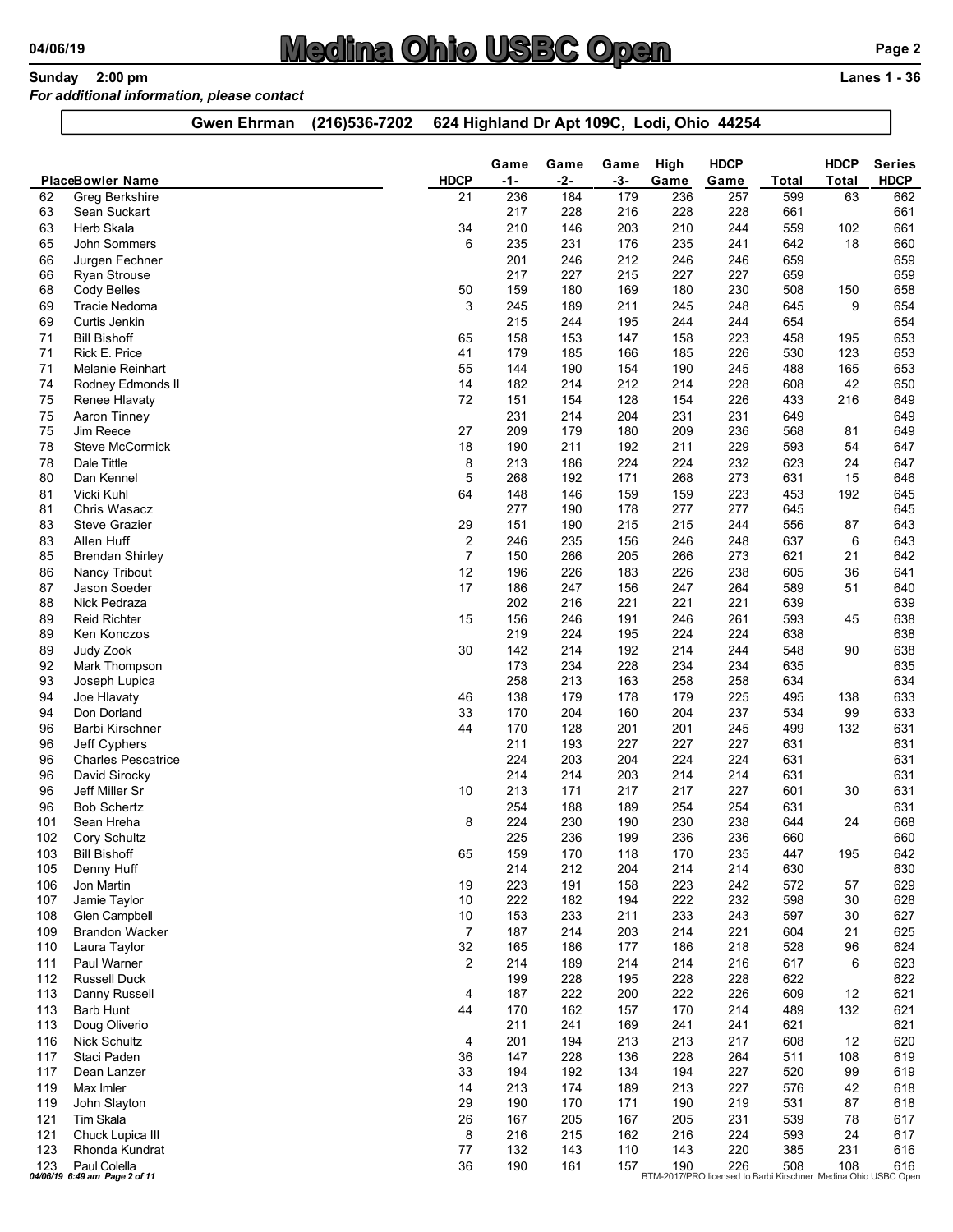# 04/06/19 Medina Ohio USBC Open<br>
Sunday 2:00 pm Lanes 1 - 36<br>
For additional information, please contact<br>
Gwen Ehrman (216)536-7202 624 Highland Dr Apt 109C, Lodi, Ohio 44254

### For additional information, please contact

| 624 Highland Dr Apt 109C, Lodi, Ohio 44254<br>(216) 536-7202<br><b>Gwen Ehrman</b><br><b>HDCP</b><br><b>HDCP</b><br>High<br>Game<br>Game<br>Game<br><b>PlaceBowler Name</b><br><b>HDCP</b><br>$-2-$<br>$-3-$<br>Game<br><b>Total</b><br>Game<br><b>Total</b><br>-1-<br>138<br>Michelle Shaver<br>62<br>111<br>180<br>180<br>242<br>186<br>125<br>429<br>Jim Kadar<br>207<br>125<br>204<br>204<br>207<br>207<br>615<br>235<br>218<br>161<br>235<br>235<br>614<br>127<br>James Taylor<br>160<br>220<br><b>Sterling Medley</b><br>20<br>172<br>220<br>240<br>552<br>60<br>128<br>200<br>197<br>612<br><b>Rick Rohaley</b><br>215<br>215<br>215<br>128<br>225<br>190<br>196<br>225<br>225<br>611<br>130<br><b>Bill Conover</b><br>180<br>154<br>181<br>181<br>213<br>515<br>130<br>Gabe Lattanzio<br>32<br>96<br>Wade Carpenter<br>16<br>164<br>221<br>178<br>221<br>237<br>563<br>130<br>48<br><b>Nick Fairbee</b><br>56<br>149<br>136<br>157<br>157<br>213<br>133<br>442<br>168<br>Karl Korber<br>30<br>128<br>243<br>90<br>133<br>149<br>243<br>273<br>520<br>230<br>202<br>176<br>230<br>230<br>608<br>135<br>Jason Blankenship<br>26<br>192<br>158<br>218<br>135<br>Tim Skala<br>180<br>192<br>530<br>78<br>239<br>170<br>240<br>3<br>John Kirschner<br>195<br>239<br>604<br>137<br>-1<br>182<br>170<br>Doug Stuart<br>21<br>192<br>192<br>213<br>63<br>137<br>544<br>207<br>218<br>12<br>214<br>173<br>214<br>594<br>139<br>Deana Rogers<br>$\overline{\mathcal{A}}$<br>218<br>188<br>199<br>Aaron Tinney<br>218<br>218<br>605<br>140<br>17<br>192<br>172<br>190<br>192<br>209<br>554<br>51<br>140<br>Jim Nedoma<br>189<br>224<br>224<br>190<br>224<br>603<br>142<br><b>Bill Meyer</b><br>222<br>142<br>Coral Lear<br>37<br>151<br>185<br>156<br>185<br>492<br>111<br><b>Clint Reid</b><br>247<br>202<br>154<br>247<br>247<br>603<br>142<br>224<br>224<br>224<br>601<br>Dennis Huffman<br>197<br>180<br>145<br>236<br>209<br>236<br>236<br>600<br>Randy Biedron<br>155<br>146<br>226<br>193<br>226<br>226<br>600<br>Andy Suckart<br>181<br>146<br>173<br>206<br>206<br>194<br>215<br>573<br>146<br><b>Brian Maxwell</b><br>9<br>27<br>23<br>181<br>161<br>189<br>212<br>69<br>Tom Kinsley<br>189<br>531<br>146<br>22<br>177<br>138<br>218<br>218<br>240<br>533<br>66<br>Bob Lyons<br>150<br>3<br>199<br>177<br>214<br>214<br>217<br>590<br>9<br>Shaun Campbell<br>150<br>157<br>168<br>208<br>Scott Heckel<br>40<br>168<br>153<br>478<br>120<br>152<br>63<br>136<br>136<br>136<br>136<br>199<br>408<br>189<br>153<br><b>Britany Berkshire</b><br>12<br>211<br>172<br>202<br>211<br>215<br>585<br>Gary Zinsky<br>153<br>4<br>Pat Wasacz<br>192<br>191<br>214<br>214<br>214<br>597<br>153<br>206<br>223<br>168<br>223<br>223<br>597<br><b>Michael Saunders</b><br>153<br>172<br>182<br>208<br>545<br>Jason Soeder<br>191<br>191<br>51<br>157<br>17<br>210<br>Alex Houseworth<br>180<br>191<br>210<br>215<br>581<br>15<br>157<br>5<br>Dennis Corona<br>190<br>205<br>183<br>205<br>211<br>578<br>18<br>157<br>6<br><b>Charlie Kennel</b><br>20<br>170<br>185<br>185<br>205<br>536<br>60<br>157<br>181<br>21<br>171<br>Doug Stuart<br>191<br>171<br>191<br>212<br>533<br>63<br>157<br>30<br>Ken Hunt<br>189<br>173<br>144<br>189<br>219<br>506<br>90<br>157<br><b>Randy Clement</b><br>180<br>214<br>214<br>595<br>201<br>214<br>163<br>226<br>226<br>168<br>197<br>226<br>591<br>164<br>Kenny Warner<br>147<br>189<br>135<br>189<br>229<br>471<br>120<br>Cheryle Costa<br>40<br>164<br>15<br>160<br>233<br>183<br>233<br>238<br>576<br>Alex Houseworth<br>5<br>164<br>15<br>5<br>196<br>216<br>164<br>216<br>221<br>576<br>164<br>Anthony Aguilar<br>216<br>181<br>178<br>216<br>221<br>575<br>15<br>168<br>Mark Kulbaga<br>202<br>202<br>202<br>589<br>Jarrod Rodriguez<br>192<br>195<br>169<br>220<br>220<br>588<br>219<br>149<br>220<br>Joseph Horvatich<br>170<br>191<br>191<br>206<br>206<br>206<br>588<br>Jeffrey Hilt<br>170<br>212<br>587<br><b>Brian Colella</b><br>180<br>195<br>212<br>212<br>172<br>181<br><b>Ben Lichniak</b><br>189<br>216<br>216<br>216<br>586<br>173<br>Vic Feist<br>196<br>189<br>191<br>196<br>199<br>576<br>174<br>9<br>3<br>120<br>51<br>159<br>152<br>159<br>210<br>431<br>153<br>175<br>Rhonda Knotek-Yoder<br>$\overline{7}$<br>211<br>170<br>181<br>211<br>218<br>562<br>21<br>176<br>David Schultz<br><b>Todd Serina</b><br>198<br>244<br>139<br>244<br>244<br>581<br>177<br>James Blankenship<br>38<br>144<br>171<br>152<br>171<br>209<br>467<br>177<br>114 | 04/06/19 | Sunday 2:00 pm<br>For additional information, please contact | <u>Medina Ohio USBC Open</u> |     |     |     |     |     |     | Page 3<br><b>Lanes 1 - 36</b> |
|------------------------------------------------------------------------------------------------------------------------------------------------------------------------------------------------------------------------------------------------------------------------------------------------------------------------------------------------------------------------------------------------------------------------------------------------------------------------------------------------------------------------------------------------------------------------------------------------------------------------------------------------------------------------------------------------------------------------------------------------------------------------------------------------------------------------------------------------------------------------------------------------------------------------------------------------------------------------------------------------------------------------------------------------------------------------------------------------------------------------------------------------------------------------------------------------------------------------------------------------------------------------------------------------------------------------------------------------------------------------------------------------------------------------------------------------------------------------------------------------------------------------------------------------------------------------------------------------------------------------------------------------------------------------------------------------------------------------------------------------------------------------------------------------------------------------------------------------------------------------------------------------------------------------------------------------------------------------------------------------------------------------------------------------------------------------------------------------------------------------------------------------------------------------------------------------------------------------------------------------------------------------------------------------------------------------------------------------------------------------------------------------------------------------------------------------------------------------------------------------------------------------------------------------------------------------------------------------------------------------------------------------------------------------------------------------------------------------------------------------------------------------------------------------------------------------------------------------------------------------------------------------------------------------------------------------------------------------------------------------------------------------------------------------------------------------------------------------------------------------------------------------------------------------------------------------------------------------------------------------------------------------------------------------------------------------------------------------------------------------------------------------------------------------------------------------------------------------------------------------------------------------------------------------------------------------------------------------------------------------------------------------------------------------------------------------------------------------------------------------------------------------------------------------------------------------------------------------------------------------------------------------------------------------------------------------------------------------------------------------------------------------------------------------------------------------------------------------------------------------------------------------------------------------------------------------------------------------------------------------------------------------------------------------------------------------------------------------------------------------------------------------------------------------------------------------------------------------------------------------------|----------|--------------------------------------------------------------|------------------------------|-----|-----|-----|-----|-----|-----|-------------------------------|
|                                                                                                                                                                                                                                                                                                                                                                                                                                                                                                                                                                                                                                                                                                                                                                                                                                                                                                                                                                                                                                                                                                                                                                                                                                                                                                                                                                                                                                                                                                                                                                                                                                                                                                                                                                                                                                                                                                                                                                                                                                                                                                                                                                                                                                                                                                                                                                                                                                                                                                                                                                                                                                                                                                                                                                                                                                                                                                                                                                                                                                                                                                                                                                                                                                                                                                                                                                                                                                                                                                                                                                                                                                                                                                                                                                                                                                                                                                                                                                                                                                                                                                                                                                                                                                                                                                                                                                                                                                                                                                      |          |                                                              |                              |     |     |     |     |     |     |                               |
| <b>HDCP</b><br>615<br>615<br>614<br>612<br>612<br>611<br>611<br>611<br>610<br>610<br>608<br>608<br>607<br>607<br>606<br>605<br>605<br>603<br>603<br>603<br>601<br>600<br>600<br>600<br>600<br>599<br>599<br>598<br>597<br>597<br>597<br>597<br>596<br>596<br>596<br>596<br>596<br>596<br>595<br>591<br>591<br>591<br>591<br>590<br>589<br>588<br>588<br>587<br>586<br>585<br>584<br>583<br>581<br>581                                                                                                                                                                                                                                                                                                                                                                                                                                                                                                                                                                                                                                                                                                                                                                                                                                                                                                                                                                                                                                                                                                                                                                                                                                                                                                                                                                                                                                                                                                                                                                                                                                                                                                                                                                                                                                                                                                                                                                                                                                                                                                                                                                                                                                                                                                                                                                                                                                                                                                                                                                                                                                                                                                                                                                                                                                                                                                                                                                                                                                                                                                                                                                                                                                                                                                                                                                                                                                                                                                                                                                                                                                                                                                                                                                                                                                                                                                                                                                                                                                                                                                |          |                                                              |                              |     |     |     |     |     |     | <b>Series</b>                 |
|                                                                                                                                                                                                                                                                                                                                                                                                                                                                                                                                                                                                                                                                                                                                                                                                                                                                                                                                                                                                                                                                                                                                                                                                                                                                                                                                                                                                                                                                                                                                                                                                                                                                                                                                                                                                                                                                                                                                                                                                                                                                                                                                                                                                                                                                                                                                                                                                                                                                                                                                                                                                                                                                                                                                                                                                                                                                                                                                                                                                                                                                                                                                                                                                                                                                                                                                                                                                                                                                                                                                                                                                                                                                                                                                                                                                                                                                                                                                                                                                                                                                                                                                                                                                                                                                                                                                                                                                                                                                                                      |          |                                                              |                              |     |     |     |     |     |     |                               |
|                                                                                                                                                                                                                                                                                                                                                                                                                                                                                                                                                                                                                                                                                                                                                                                                                                                                                                                                                                                                                                                                                                                                                                                                                                                                                                                                                                                                                                                                                                                                                                                                                                                                                                                                                                                                                                                                                                                                                                                                                                                                                                                                                                                                                                                                                                                                                                                                                                                                                                                                                                                                                                                                                                                                                                                                                                                                                                                                                                                                                                                                                                                                                                                                                                                                                                                                                                                                                                                                                                                                                                                                                                                                                                                                                                                                                                                                                                                                                                                                                                                                                                                                                                                                                                                                                                                                                                                                                                                                                                      |          |                                                              |                              |     |     |     |     |     |     |                               |
|                                                                                                                                                                                                                                                                                                                                                                                                                                                                                                                                                                                                                                                                                                                                                                                                                                                                                                                                                                                                                                                                                                                                                                                                                                                                                                                                                                                                                                                                                                                                                                                                                                                                                                                                                                                                                                                                                                                                                                                                                                                                                                                                                                                                                                                                                                                                                                                                                                                                                                                                                                                                                                                                                                                                                                                                                                                                                                                                                                                                                                                                                                                                                                                                                                                                                                                                                                                                                                                                                                                                                                                                                                                                                                                                                                                                                                                                                                                                                                                                                                                                                                                                                                                                                                                                                                                                                                                                                                                                                                      |          |                                                              |                              |     |     |     |     |     |     |                               |
|                                                                                                                                                                                                                                                                                                                                                                                                                                                                                                                                                                                                                                                                                                                                                                                                                                                                                                                                                                                                                                                                                                                                                                                                                                                                                                                                                                                                                                                                                                                                                                                                                                                                                                                                                                                                                                                                                                                                                                                                                                                                                                                                                                                                                                                                                                                                                                                                                                                                                                                                                                                                                                                                                                                                                                                                                                                                                                                                                                                                                                                                                                                                                                                                                                                                                                                                                                                                                                                                                                                                                                                                                                                                                                                                                                                                                                                                                                                                                                                                                                                                                                                                                                                                                                                                                                                                                                                                                                                                                                      |          |                                                              |                              |     |     |     |     |     |     |                               |
|                                                                                                                                                                                                                                                                                                                                                                                                                                                                                                                                                                                                                                                                                                                                                                                                                                                                                                                                                                                                                                                                                                                                                                                                                                                                                                                                                                                                                                                                                                                                                                                                                                                                                                                                                                                                                                                                                                                                                                                                                                                                                                                                                                                                                                                                                                                                                                                                                                                                                                                                                                                                                                                                                                                                                                                                                                                                                                                                                                                                                                                                                                                                                                                                                                                                                                                                                                                                                                                                                                                                                                                                                                                                                                                                                                                                                                                                                                                                                                                                                                                                                                                                                                                                                                                                                                                                                                                                                                                                                                      |          |                                                              |                              |     |     |     |     |     |     |                               |
|                                                                                                                                                                                                                                                                                                                                                                                                                                                                                                                                                                                                                                                                                                                                                                                                                                                                                                                                                                                                                                                                                                                                                                                                                                                                                                                                                                                                                                                                                                                                                                                                                                                                                                                                                                                                                                                                                                                                                                                                                                                                                                                                                                                                                                                                                                                                                                                                                                                                                                                                                                                                                                                                                                                                                                                                                                                                                                                                                                                                                                                                                                                                                                                                                                                                                                                                                                                                                                                                                                                                                                                                                                                                                                                                                                                                                                                                                                                                                                                                                                                                                                                                                                                                                                                                                                                                                                                                                                                                                                      |          |                                                              |                              |     |     |     |     |     |     |                               |
|                                                                                                                                                                                                                                                                                                                                                                                                                                                                                                                                                                                                                                                                                                                                                                                                                                                                                                                                                                                                                                                                                                                                                                                                                                                                                                                                                                                                                                                                                                                                                                                                                                                                                                                                                                                                                                                                                                                                                                                                                                                                                                                                                                                                                                                                                                                                                                                                                                                                                                                                                                                                                                                                                                                                                                                                                                                                                                                                                                                                                                                                                                                                                                                                                                                                                                                                                                                                                                                                                                                                                                                                                                                                                                                                                                                                                                                                                                                                                                                                                                                                                                                                                                                                                                                                                                                                                                                                                                                                                                      |          |                                                              |                              |     |     |     |     |     |     |                               |
|                                                                                                                                                                                                                                                                                                                                                                                                                                                                                                                                                                                                                                                                                                                                                                                                                                                                                                                                                                                                                                                                                                                                                                                                                                                                                                                                                                                                                                                                                                                                                                                                                                                                                                                                                                                                                                                                                                                                                                                                                                                                                                                                                                                                                                                                                                                                                                                                                                                                                                                                                                                                                                                                                                                                                                                                                                                                                                                                                                                                                                                                                                                                                                                                                                                                                                                                                                                                                                                                                                                                                                                                                                                                                                                                                                                                                                                                                                                                                                                                                                                                                                                                                                                                                                                                                                                                                                                                                                                                                                      |          |                                                              |                              |     |     |     |     |     |     |                               |
|                                                                                                                                                                                                                                                                                                                                                                                                                                                                                                                                                                                                                                                                                                                                                                                                                                                                                                                                                                                                                                                                                                                                                                                                                                                                                                                                                                                                                                                                                                                                                                                                                                                                                                                                                                                                                                                                                                                                                                                                                                                                                                                                                                                                                                                                                                                                                                                                                                                                                                                                                                                                                                                                                                                                                                                                                                                                                                                                                                                                                                                                                                                                                                                                                                                                                                                                                                                                                                                                                                                                                                                                                                                                                                                                                                                                                                                                                                                                                                                                                                                                                                                                                                                                                                                                                                                                                                                                                                                                                                      |          |                                                              |                              |     |     |     |     |     |     |                               |
|                                                                                                                                                                                                                                                                                                                                                                                                                                                                                                                                                                                                                                                                                                                                                                                                                                                                                                                                                                                                                                                                                                                                                                                                                                                                                                                                                                                                                                                                                                                                                                                                                                                                                                                                                                                                                                                                                                                                                                                                                                                                                                                                                                                                                                                                                                                                                                                                                                                                                                                                                                                                                                                                                                                                                                                                                                                                                                                                                                                                                                                                                                                                                                                                                                                                                                                                                                                                                                                                                                                                                                                                                                                                                                                                                                                                                                                                                                                                                                                                                                                                                                                                                                                                                                                                                                                                                                                                                                                                                                      |          |                                                              |                              |     |     |     |     |     |     |                               |
|                                                                                                                                                                                                                                                                                                                                                                                                                                                                                                                                                                                                                                                                                                                                                                                                                                                                                                                                                                                                                                                                                                                                                                                                                                                                                                                                                                                                                                                                                                                                                                                                                                                                                                                                                                                                                                                                                                                                                                                                                                                                                                                                                                                                                                                                                                                                                                                                                                                                                                                                                                                                                                                                                                                                                                                                                                                                                                                                                                                                                                                                                                                                                                                                                                                                                                                                                                                                                                                                                                                                                                                                                                                                                                                                                                                                                                                                                                                                                                                                                                                                                                                                                                                                                                                                                                                                                                                                                                                                                                      |          |                                                              |                              |     |     |     |     |     |     |                               |
|                                                                                                                                                                                                                                                                                                                                                                                                                                                                                                                                                                                                                                                                                                                                                                                                                                                                                                                                                                                                                                                                                                                                                                                                                                                                                                                                                                                                                                                                                                                                                                                                                                                                                                                                                                                                                                                                                                                                                                                                                                                                                                                                                                                                                                                                                                                                                                                                                                                                                                                                                                                                                                                                                                                                                                                                                                                                                                                                                                                                                                                                                                                                                                                                                                                                                                                                                                                                                                                                                                                                                                                                                                                                                                                                                                                                                                                                                                                                                                                                                                                                                                                                                                                                                                                                                                                                                                                                                                                                                                      |          |                                                              |                              |     |     |     |     |     |     |                               |
|                                                                                                                                                                                                                                                                                                                                                                                                                                                                                                                                                                                                                                                                                                                                                                                                                                                                                                                                                                                                                                                                                                                                                                                                                                                                                                                                                                                                                                                                                                                                                                                                                                                                                                                                                                                                                                                                                                                                                                                                                                                                                                                                                                                                                                                                                                                                                                                                                                                                                                                                                                                                                                                                                                                                                                                                                                                                                                                                                                                                                                                                                                                                                                                                                                                                                                                                                                                                                                                                                                                                                                                                                                                                                                                                                                                                                                                                                                                                                                                                                                                                                                                                                                                                                                                                                                                                                                                                                                                                                                      |          |                                                              |                              |     |     |     |     |     |     |                               |
|                                                                                                                                                                                                                                                                                                                                                                                                                                                                                                                                                                                                                                                                                                                                                                                                                                                                                                                                                                                                                                                                                                                                                                                                                                                                                                                                                                                                                                                                                                                                                                                                                                                                                                                                                                                                                                                                                                                                                                                                                                                                                                                                                                                                                                                                                                                                                                                                                                                                                                                                                                                                                                                                                                                                                                                                                                                                                                                                                                                                                                                                                                                                                                                                                                                                                                                                                                                                                                                                                                                                                                                                                                                                                                                                                                                                                                                                                                                                                                                                                                                                                                                                                                                                                                                                                                                                                                                                                                                                                                      |          |                                                              |                              |     |     |     |     |     |     |                               |
|                                                                                                                                                                                                                                                                                                                                                                                                                                                                                                                                                                                                                                                                                                                                                                                                                                                                                                                                                                                                                                                                                                                                                                                                                                                                                                                                                                                                                                                                                                                                                                                                                                                                                                                                                                                                                                                                                                                                                                                                                                                                                                                                                                                                                                                                                                                                                                                                                                                                                                                                                                                                                                                                                                                                                                                                                                                                                                                                                                                                                                                                                                                                                                                                                                                                                                                                                                                                                                                                                                                                                                                                                                                                                                                                                                                                                                                                                                                                                                                                                                                                                                                                                                                                                                                                                                                                                                                                                                                                                                      |          |                                                              |                              |     |     |     |     |     |     |                               |
|                                                                                                                                                                                                                                                                                                                                                                                                                                                                                                                                                                                                                                                                                                                                                                                                                                                                                                                                                                                                                                                                                                                                                                                                                                                                                                                                                                                                                                                                                                                                                                                                                                                                                                                                                                                                                                                                                                                                                                                                                                                                                                                                                                                                                                                                                                                                                                                                                                                                                                                                                                                                                                                                                                                                                                                                                                                                                                                                                                                                                                                                                                                                                                                                                                                                                                                                                                                                                                                                                                                                                                                                                                                                                                                                                                                                                                                                                                                                                                                                                                                                                                                                                                                                                                                                                                                                                                                                                                                                                                      |          |                                                              |                              |     |     |     |     |     |     |                               |
|                                                                                                                                                                                                                                                                                                                                                                                                                                                                                                                                                                                                                                                                                                                                                                                                                                                                                                                                                                                                                                                                                                                                                                                                                                                                                                                                                                                                                                                                                                                                                                                                                                                                                                                                                                                                                                                                                                                                                                                                                                                                                                                                                                                                                                                                                                                                                                                                                                                                                                                                                                                                                                                                                                                                                                                                                                                                                                                                                                                                                                                                                                                                                                                                                                                                                                                                                                                                                                                                                                                                                                                                                                                                                                                                                                                                                                                                                                                                                                                                                                                                                                                                                                                                                                                                                                                                                                                                                                                                                                      |          |                                                              |                              |     |     |     |     |     |     |                               |
|                                                                                                                                                                                                                                                                                                                                                                                                                                                                                                                                                                                                                                                                                                                                                                                                                                                                                                                                                                                                                                                                                                                                                                                                                                                                                                                                                                                                                                                                                                                                                                                                                                                                                                                                                                                                                                                                                                                                                                                                                                                                                                                                                                                                                                                                                                                                                                                                                                                                                                                                                                                                                                                                                                                                                                                                                                                                                                                                                                                                                                                                                                                                                                                                                                                                                                                                                                                                                                                                                                                                                                                                                                                                                                                                                                                                                                                                                                                                                                                                                                                                                                                                                                                                                                                                                                                                                                                                                                                                                                      |          |                                                              |                              |     |     |     |     |     |     |                               |
|                                                                                                                                                                                                                                                                                                                                                                                                                                                                                                                                                                                                                                                                                                                                                                                                                                                                                                                                                                                                                                                                                                                                                                                                                                                                                                                                                                                                                                                                                                                                                                                                                                                                                                                                                                                                                                                                                                                                                                                                                                                                                                                                                                                                                                                                                                                                                                                                                                                                                                                                                                                                                                                                                                                                                                                                                                                                                                                                                                                                                                                                                                                                                                                                                                                                                                                                                                                                                                                                                                                                                                                                                                                                                                                                                                                                                                                                                                                                                                                                                                                                                                                                                                                                                                                                                                                                                                                                                                                                                                      |          |                                                              |                              |     |     |     |     |     |     |                               |
|                                                                                                                                                                                                                                                                                                                                                                                                                                                                                                                                                                                                                                                                                                                                                                                                                                                                                                                                                                                                                                                                                                                                                                                                                                                                                                                                                                                                                                                                                                                                                                                                                                                                                                                                                                                                                                                                                                                                                                                                                                                                                                                                                                                                                                                                                                                                                                                                                                                                                                                                                                                                                                                                                                                                                                                                                                                                                                                                                                                                                                                                                                                                                                                                                                                                                                                                                                                                                                                                                                                                                                                                                                                                                                                                                                                                                                                                                                                                                                                                                                                                                                                                                                                                                                                                                                                                                                                                                                                                                                      |          |                                                              |                              |     |     |     |     |     |     |                               |
|                                                                                                                                                                                                                                                                                                                                                                                                                                                                                                                                                                                                                                                                                                                                                                                                                                                                                                                                                                                                                                                                                                                                                                                                                                                                                                                                                                                                                                                                                                                                                                                                                                                                                                                                                                                                                                                                                                                                                                                                                                                                                                                                                                                                                                                                                                                                                                                                                                                                                                                                                                                                                                                                                                                                                                                                                                                                                                                                                                                                                                                                                                                                                                                                                                                                                                                                                                                                                                                                                                                                                                                                                                                                                                                                                                                                                                                                                                                                                                                                                                                                                                                                                                                                                                                                                                                                                                                                                                                                                                      |          |                                                              |                              |     |     |     |     |     |     |                               |
|                                                                                                                                                                                                                                                                                                                                                                                                                                                                                                                                                                                                                                                                                                                                                                                                                                                                                                                                                                                                                                                                                                                                                                                                                                                                                                                                                                                                                                                                                                                                                                                                                                                                                                                                                                                                                                                                                                                                                                                                                                                                                                                                                                                                                                                                                                                                                                                                                                                                                                                                                                                                                                                                                                                                                                                                                                                                                                                                                                                                                                                                                                                                                                                                                                                                                                                                                                                                                                                                                                                                                                                                                                                                                                                                                                                                                                                                                                                                                                                                                                                                                                                                                                                                                                                                                                                                                                                                                                                                                                      |          |                                                              |                              |     |     |     |     |     |     |                               |
|                                                                                                                                                                                                                                                                                                                                                                                                                                                                                                                                                                                                                                                                                                                                                                                                                                                                                                                                                                                                                                                                                                                                                                                                                                                                                                                                                                                                                                                                                                                                                                                                                                                                                                                                                                                                                                                                                                                                                                                                                                                                                                                                                                                                                                                                                                                                                                                                                                                                                                                                                                                                                                                                                                                                                                                                                                                                                                                                                                                                                                                                                                                                                                                                                                                                                                                                                                                                                                                                                                                                                                                                                                                                                                                                                                                                                                                                                                                                                                                                                                                                                                                                                                                                                                                                                                                                                                                                                                                                                                      |          |                                                              |                              |     |     |     |     |     |     |                               |
|                                                                                                                                                                                                                                                                                                                                                                                                                                                                                                                                                                                                                                                                                                                                                                                                                                                                                                                                                                                                                                                                                                                                                                                                                                                                                                                                                                                                                                                                                                                                                                                                                                                                                                                                                                                                                                                                                                                                                                                                                                                                                                                                                                                                                                                                                                                                                                                                                                                                                                                                                                                                                                                                                                                                                                                                                                                                                                                                                                                                                                                                                                                                                                                                                                                                                                                                                                                                                                                                                                                                                                                                                                                                                                                                                                                                                                                                                                                                                                                                                                                                                                                                                                                                                                                                                                                                                                                                                                                                                                      |          |                                                              |                              |     |     |     |     |     |     |                               |
|                                                                                                                                                                                                                                                                                                                                                                                                                                                                                                                                                                                                                                                                                                                                                                                                                                                                                                                                                                                                                                                                                                                                                                                                                                                                                                                                                                                                                                                                                                                                                                                                                                                                                                                                                                                                                                                                                                                                                                                                                                                                                                                                                                                                                                                                                                                                                                                                                                                                                                                                                                                                                                                                                                                                                                                                                                                                                                                                                                                                                                                                                                                                                                                                                                                                                                                                                                                                                                                                                                                                                                                                                                                                                                                                                                                                                                                                                                                                                                                                                                                                                                                                                                                                                                                                                                                                                                                                                                                                                                      |          |                                                              |                              |     |     |     |     |     |     |                               |
|                                                                                                                                                                                                                                                                                                                                                                                                                                                                                                                                                                                                                                                                                                                                                                                                                                                                                                                                                                                                                                                                                                                                                                                                                                                                                                                                                                                                                                                                                                                                                                                                                                                                                                                                                                                                                                                                                                                                                                                                                                                                                                                                                                                                                                                                                                                                                                                                                                                                                                                                                                                                                                                                                                                                                                                                                                                                                                                                                                                                                                                                                                                                                                                                                                                                                                                                                                                                                                                                                                                                                                                                                                                                                                                                                                                                                                                                                                                                                                                                                                                                                                                                                                                                                                                                                                                                                                                                                                                                                                      |          |                                                              |                              |     |     |     |     |     |     |                               |
|                                                                                                                                                                                                                                                                                                                                                                                                                                                                                                                                                                                                                                                                                                                                                                                                                                                                                                                                                                                                                                                                                                                                                                                                                                                                                                                                                                                                                                                                                                                                                                                                                                                                                                                                                                                                                                                                                                                                                                                                                                                                                                                                                                                                                                                                                                                                                                                                                                                                                                                                                                                                                                                                                                                                                                                                                                                                                                                                                                                                                                                                                                                                                                                                                                                                                                                                                                                                                                                                                                                                                                                                                                                                                                                                                                                                                                                                                                                                                                                                                                                                                                                                                                                                                                                                                                                                                                                                                                                                                                      |          |                                                              |                              |     |     |     |     |     |     |                               |
|                                                                                                                                                                                                                                                                                                                                                                                                                                                                                                                                                                                                                                                                                                                                                                                                                                                                                                                                                                                                                                                                                                                                                                                                                                                                                                                                                                                                                                                                                                                                                                                                                                                                                                                                                                                                                                                                                                                                                                                                                                                                                                                                                                                                                                                                                                                                                                                                                                                                                                                                                                                                                                                                                                                                                                                                                                                                                                                                                                                                                                                                                                                                                                                                                                                                                                                                                                                                                                                                                                                                                                                                                                                                                                                                                                                                                                                                                                                                                                                                                                                                                                                                                                                                                                                                                                                                                                                                                                                                                                      |          |                                                              |                              |     |     |     |     |     |     |                               |
|                                                                                                                                                                                                                                                                                                                                                                                                                                                                                                                                                                                                                                                                                                                                                                                                                                                                                                                                                                                                                                                                                                                                                                                                                                                                                                                                                                                                                                                                                                                                                                                                                                                                                                                                                                                                                                                                                                                                                                                                                                                                                                                                                                                                                                                                                                                                                                                                                                                                                                                                                                                                                                                                                                                                                                                                                                                                                                                                                                                                                                                                                                                                                                                                                                                                                                                                                                                                                                                                                                                                                                                                                                                                                                                                                                                                                                                                                                                                                                                                                                                                                                                                                                                                                                                                                                                                                                                                                                                                                                      |          |                                                              |                              |     |     |     |     |     |     |                               |
|                                                                                                                                                                                                                                                                                                                                                                                                                                                                                                                                                                                                                                                                                                                                                                                                                                                                                                                                                                                                                                                                                                                                                                                                                                                                                                                                                                                                                                                                                                                                                                                                                                                                                                                                                                                                                                                                                                                                                                                                                                                                                                                                                                                                                                                                                                                                                                                                                                                                                                                                                                                                                                                                                                                                                                                                                                                                                                                                                                                                                                                                                                                                                                                                                                                                                                                                                                                                                                                                                                                                                                                                                                                                                                                                                                                                                                                                                                                                                                                                                                                                                                                                                                                                                                                                                                                                                                                                                                                                                                      |          |                                                              |                              |     |     |     |     |     |     |                               |
|                                                                                                                                                                                                                                                                                                                                                                                                                                                                                                                                                                                                                                                                                                                                                                                                                                                                                                                                                                                                                                                                                                                                                                                                                                                                                                                                                                                                                                                                                                                                                                                                                                                                                                                                                                                                                                                                                                                                                                                                                                                                                                                                                                                                                                                                                                                                                                                                                                                                                                                                                                                                                                                                                                                                                                                                                                                                                                                                                                                                                                                                                                                                                                                                                                                                                                                                                                                                                                                                                                                                                                                                                                                                                                                                                                                                                                                                                                                                                                                                                                                                                                                                                                                                                                                                                                                                                                                                                                                                                                      |          |                                                              |                              |     |     |     |     |     |     |                               |
|                                                                                                                                                                                                                                                                                                                                                                                                                                                                                                                                                                                                                                                                                                                                                                                                                                                                                                                                                                                                                                                                                                                                                                                                                                                                                                                                                                                                                                                                                                                                                                                                                                                                                                                                                                                                                                                                                                                                                                                                                                                                                                                                                                                                                                                                                                                                                                                                                                                                                                                                                                                                                                                                                                                                                                                                                                                                                                                                                                                                                                                                                                                                                                                                                                                                                                                                                                                                                                                                                                                                                                                                                                                                                                                                                                                                                                                                                                                                                                                                                                                                                                                                                                                                                                                                                                                                                                                                                                                                                                      |          |                                                              |                              |     |     |     |     |     |     |                               |
|                                                                                                                                                                                                                                                                                                                                                                                                                                                                                                                                                                                                                                                                                                                                                                                                                                                                                                                                                                                                                                                                                                                                                                                                                                                                                                                                                                                                                                                                                                                                                                                                                                                                                                                                                                                                                                                                                                                                                                                                                                                                                                                                                                                                                                                                                                                                                                                                                                                                                                                                                                                                                                                                                                                                                                                                                                                                                                                                                                                                                                                                                                                                                                                                                                                                                                                                                                                                                                                                                                                                                                                                                                                                                                                                                                                                                                                                                                                                                                                                                                                                                                                                                                                                                                                                                                                                                                                                                                                                                                      |          |                                                              |                              |     |     |     |     |     |     |                               |
|                                                                                                                                                                                                                                                                                                                                                                                                                                                                                                                                                                                                                                                                                                                                                                                                                                                                                                                                                                                                                                                                                                                                                                                                                                                                                                                                                                                                                                                                                                                                                                                                                                                                                                                                                                                                                                                                                                                                                                                                                                                                                                                                                                                                                                                                                                                                                                                                                                                                                                                                                                                                                                                                                                                                                                                                                                                                                                                                                                                                                                                                                                                                                                                                                                                                                                                                                                                                                                                                                                                                                                                                                                                                                                                                                                                                                                                                                                                                                                                                                                                                                                                                                                                                                                                                                                                                                                                                                                                                                                      |          |                                                              |                              |     |     |     |     |     |     |                               |
|                                                                                                                                                                                                                                                                                                                                                                                                                                                                                                                                                                                                                                                                                                                                                                                                                                                                                                                                                                                                                                                                                                                                                                                                                                                                                                                                                                                                                                                                                                                                                                                                                                                                                                                                                                                                                                                                                                                                                                                                                                                                                                                                                                                                                                                                                                                                                                                                                                                                                                                                                                                                                                                                                                                                                                                                                                                                                                                                                                                                                                                                                                                                                                                                                                                                                                                                                                                                                                                                                                                                                                                                                                                                                                                                                                                                                                                                                                                                                                                                                                                                                                                                                                                                                                                                                                                                                                                                                                                                                                      |          |                                                              |                              |     |     |     |     |     |     |                               |
|                                                                                                                                                                                                                                                                                                                                                                                                                                                                                                                                                                                                                                                                                                                                                                                                                                                                                                                                                                                                                                                                                                                                                                                                                                                                                                                                                                                                                                                                                                                                                                                                                                                                                                                                                                                                                                                                                                                                                                                                                                                                                                                                                                                                                                                                                                                                                                                                                                                                                                                                                                                                                                                                                                                                                                                                                                                                                                                                                                                                                                                                                                                                                                                                                                                                                                                                                                                                                                                                                                                                                                                                                                                                                                                                                                                                                                                                                                                                                                                                                                                                                                                                                                                                                                                                                                                                                                                                                                                                                                      |          |                                                              |                              |     |     |     |     |     |     |                               |
|                                                                                                                                                                                                                                                                                                                                                                                                                                                                                                                                                                                                                                                                                                                                                                                                                                                                                                                                                                                                                                                                                                                                                                                                                                                                                                                                                                                                                                                                                                                                                                                                                                                                                                                                                                                                                                                                                                                                                                                                                                                                                                                                                                                                                                                                                                                                                                                                                                                                                                                                                                                                                                                                                                                                                                                                                                                                                                                                                                                                                                                                                                                                                                                                                                                                                                                                                                                                                                                                                                                                                                                                                                                                                                                                                                                                                                                                                                                                                                                                                                                                                                                                                                                                                                                                                                                                                                                                                                                                                                      | 177      | Evan Laub                                                    |                              | 202 | 200 | 179 | 202 | 202 | 581 | 581                           |
| 200<br>190<br>191<br>200<br>581<br>581<br>177<br><b>Edward Knappage</b><br>200<br>54<br>18<br>170<br>178<br>177<br>179<br>179<br>527<br>197<br>Bill Bricker<br>581                                                                                                                                                                                                                                                                                                                                                                                                                                                                                                                                                                                                                                                                                                                                                                                                                                                                                                                                                                                                                                                                                                                                                                                                                                                                                                                                                                                                                                                                                                                                                                                                                                                                                                                                                                                                                                                                                                                                                                                                                                                                                                                                                                                                                                                                                                                                                                                                                                                                                                                                                                                                                                                                                                                                                                                                                                                                                                                                                                                                                                                                                                                                                                                                                                                                                                                                                                                                                                                                                                                                                                                                                                                                                                                                                                                                                                                                                                                                                                                                                                                                                                                                                                                                                                                                                                                                   |          |                                                              |                              |     |     |     |     |     |     |                               |
| 27<br>580<br>182<br>9<br>213<br>178<br>162<br>213<br>222<br>553<br>Nick Lupica                                                                                                                                                                                                                                                                                                                                                                                                                                                                                                                                                                                                                                                                                                                                                                                                                                                                                                                                                                                                                                                                                                                                                                                                                                                                                                                                                                                                                                                                                                                                                                                                                                                                                                                                                                                                                                                                                                                                                                                                                                                                                                                                                                                                                                                                                                                                                                                                                                                                                                                                                                                                                                                                                                                                                                                                                                                                                                                                                                                                                                                                                                                                                                                                                                                                                                                                                                                                                                                                                                                                                                                                                                                                                                                                                                                                                                                                                                                                                                                                                                                                                                                                                                                                                                                                                                                                                                                                                       |          |                                                              |                              |     |     |     |     |     |     |                               |
| Alan Houseworth<br>167<br>207<br>183<br>40<br>162<br>128<br>167<br>457<br>120<br>577<br>John Sabetta<br>15<br>171<br>184<br>192<br>168<br>192<br>207<br>531<br>45<br>576                                                                                                                                                                                                                                                                                                                                                                                                                                                                                                                                                                                                                                                                                                                                                                                                                                                                                                                                                                                                                                                                                                                                                                                                                                                                                                                                                                                                                                                                                                                                                                                                                                                                                                                                                                                                                                                                                                                                                                                                                                                                                                                                                                                                                                                                                                                                                                                                                                                                                                                                                                                                                                                                                                                                                                                                                                                                                                                                                                                                                                                                                                                                                                                                                                                                                                                                                                                                                                                                                                                                                                                                                                                                                                                                                                                                                                                                                                                                                                                                                                                                                                                                                                                                                                                                                                                             |          |                                                              |                              |     |     |     |     |     |     |                               |
| Steve Schulte Jr<br>148<br>182<br>246<br>246<br>246<br>576<br>576<br>184                                                                                                                                                                                                                                                                                                                                                                                                                                                                                                                                                                                                                                                                                                                                                                                                                                                                                                                                                                                                                                                                                                                                                                                                                                                                                                                                                                                                                                                                                                                                                                                                                                                                                                                                                                                                                                                                                                                                                                                                                                                                                                                                                                                                                                                                                                                                                                                                                                                                                                                                                                                                                                                                                                                                                                                                                                                                                                                                                                                                                                                                                                                                                                                                                                                                                                                                                                                                                                                                                                                                                                                                                                                                                                                                                                                                                                                                                                                                                                                                                                                                                                                                                                                                                                                                                                                                                                                                                             |          |                                                              |                              |     |     |     |     |     |     |                               |
| 575<br><b>Brad Messmore</b><br>182<br>180<br>209<br>569<br>186<br>$\overline{2}$<br>207<br>207<br>6<br>191<br>183<br>186 Kurt Fry<br>04/06/19 6:49 am Page 3 of 11<br>201<br>201 201 575<br>BTM-2017/PRO licensed to Barbi Kirschner Medina Ohio USBC Open                                                                                                                                                                                                                                                                                                                                                                                                                                                                                                                                                                                                                                                                                                                                                                                                                                                                                                                                                                                                                                                                                                                                                                                                                                                                                                                                                                                                                                                                                                                                                                                                                                                                                                                                                                                                                                                                                                                                                                                                                                                                                                                                                                                                                                                                                                                                                                                                                                                                                                                                                                                                                                                                                                                                                                                                                                                                                                                                                                                                                                                                                                                                                                                                                                                                                                                                                                                                                                                                                                                                                                                                                                                                                                                                                                                                                                                                                                                                                                                                                                                                                                                                                                                                                                           |          |                                                              |                              |     |     |     |     |     |     |                               |